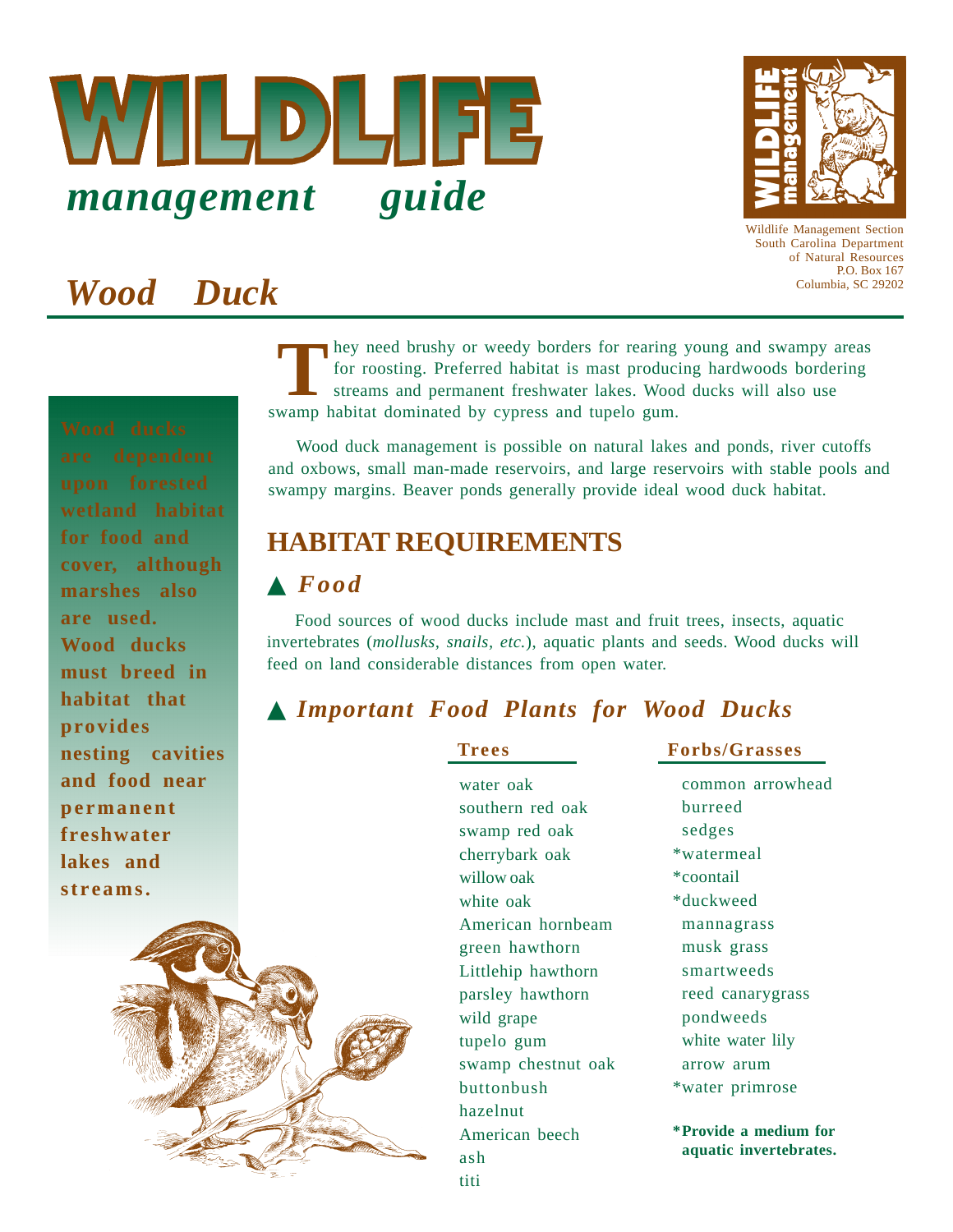#### **Three types of habitat are important:**

- breeding,
- brooding and
- roosting habitat.

#### **Breeding habitat characteristics:**

#### **a. Food:**

Must be available in adequate quantity and quality.

#### **b. Cover:**

- (1) Flooded shrubs, trees, or both in approximately 50-50 ratio of plant cover to open water, or
- (2) Trees or shrubs overhanging streams.

#### **c. Water:**

- (1) Depth between 3 inches and 3 feet.
- (2) Flow less than 3 mph
- (3) Available three weeks prior to nesting (*February or March*). Present at least through incubation (*June*).



#### ▲ *Habitat* **d. Nesting Cavities:**

- (1) Twenty acres of cavity-producing trees to each acre of brood habitat (*nest boxes may be substituted*).
- (2) Within 1/8 mile of water the closer the better.
- (3) Old growth trees above 16 inches dbh.
- (4) A minimum of one usable cavity per 5 acres of woodlands - the more the better.

Quality breeding habitat should be very close to brood rearing habitat, e.g. within 1/8 mile.

#### **Characteristics of Broodrearing habitat:**

#### **a. General:**

- (1) Moderate to high fertility of water and soil.
- (2) Best brood areas are larger than 10 acres. Smaller areas are acceptable.
- (3) Maximum edge effect between all components (*see below*).

### **b. Food: An abundant supply of insects, snails, etc.**

#### **c. Cover:**

- (1) A ratio of 75 percent cover to 25 percent open water.
- (2) Cover composition of 55 percent emergents, 40 percent shrubs (*alder, black willow, buttonbush*) and 5 percent trees is ideal.
- (3) Must provide overhead protection and allow horizontal movement of broods.

#### **d. Water:**

- (1) Must persist through brood season (*May through July*).
- (2) Depth up to 6 feet with 75 percent less than 3 feet.
- (3) Water movement less than 1 mph (*preferably*).
- (4) Open water 5 to 20 feet in width and scattered evenly through the cover.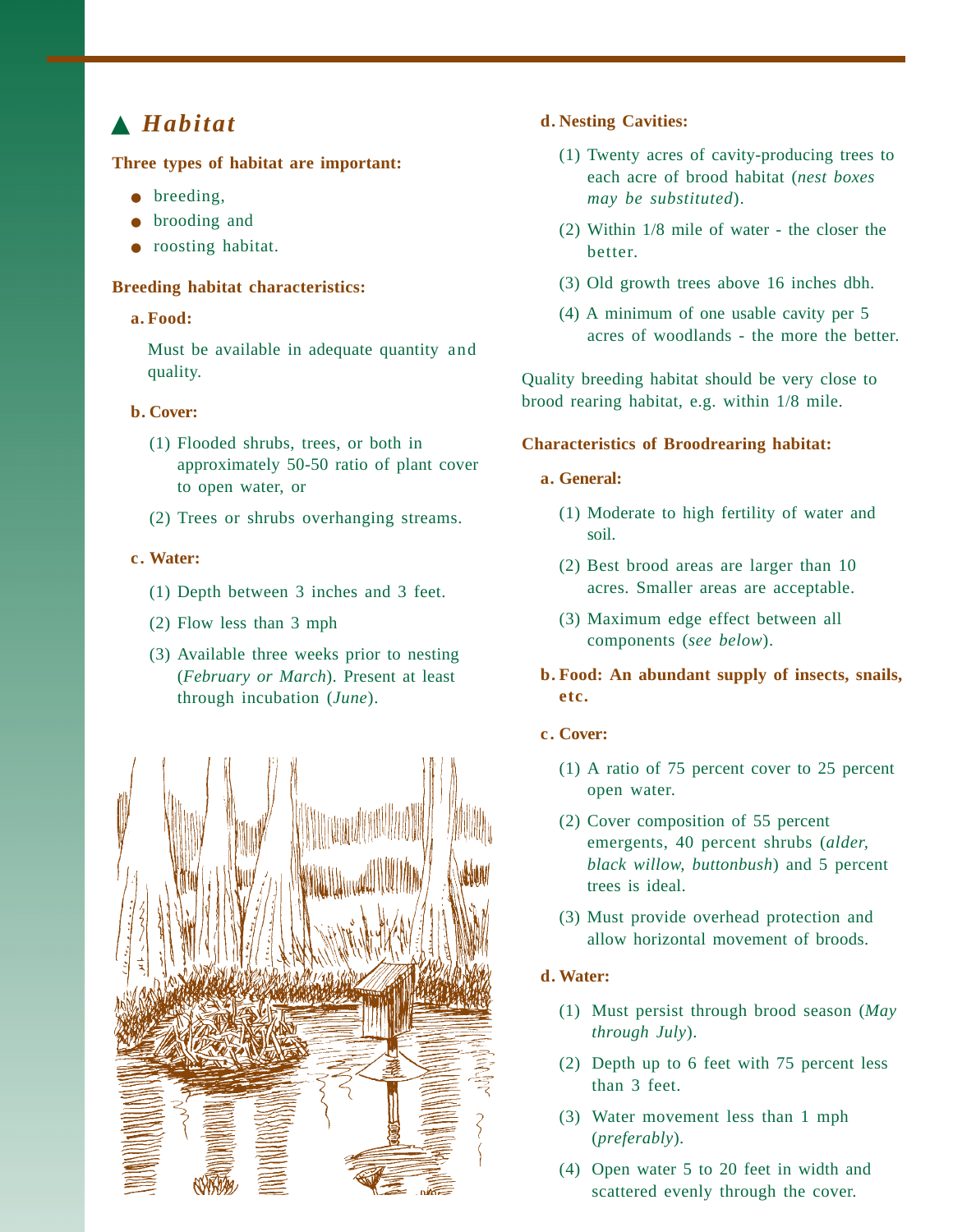- **e. Loafing sites: Logs, stumps, muskrat mounds, beaver lodges, or islands in open water and shorelines.**
	- (1) Ten to twenty sites per acre, readily available for escape cover.
	- (2) Dimensions of at least 18 by 18 inches and 2 to 6 inches abovewater.

Resident wood duck populations often are limited by the lack of nesting cavities. Generally, preserving natural tree cavities is preferable to installing nest boxes requiring considerable maintenance. However, in areas of plentiful brood habitat, nest boxes can be installed to augment more complete utilization.

Criteria for judging natural cavities are:

|                        | Optimum           | Acceptable                          |
|------------------------|-------------------|-------------------------------------|
| Height                 | $20-50$ feet      | 6 feet and up                       |
| Entrance size          | $4$ in. x $3$ in. | $3 \frac{1}{2}$ to $12 \text{ in.}$ |
| Cavity bottom          | $100$ sq. in.     | 8 to 15 in. diameter                |
| Depth of cavity 24 in. |                   | $6$ to 48 in.                       |

A cavity must drain so that water will not collect in the bottom. The ideal cavity will have its entrance protected from weather.

Protecting previously used nest sites is very important. Once successful, females have a tendency to nest in the same cavity year-after-year.

### **STANDARD MANAGEMENT PRACTICES**

Adjust stand size and age-class patterns in each area used by wood ducks to minimize nonmast-producing age classes (*less than age 20 or 10 inch dbh of crop trees*). In areas with a uniform age class, use harvesting methods to achieve a desirable age distribution.

A stand on one side of a stream, river, slough, or lagoon should not be regenerated unless the opposite stand is of mast-bearing age.

Stand size and distribution patterns are not critical in oak-pine, longleaf-slash, or oak-hickory groups except as the age-class pattern affects stream edges, pond margins, and similar areas.



Strive to develop a balance of age classes in water-edge stands.

### ▲ *Rotation*

Because older bottomland oaks, baldcypress, beech, and sweetgum produce higher mast yields and supply more usable nest cavities, a rotation of not less than 100 years is recommended for oakgum-cypress stands. Stands of oak-pine or oakhickory fronting water should be retained until age 80.

### ▲ *Regeneration*

Shelterwood cuts and two-aged harvesting regimes are recommended for regeneration.

Light scarification or discing of seed beds in late summer just prior to a good seed fall in stands programmed for harvest cutting improves the catch of bottomland oaks.

Always exclude cattle from bottomland hardwood types to protect advance oak regeneration.

Retain all recognized nest cavity trees within 1/ 8 mile of brood habitat or waterways leading to brood habitat.

Use hand methods or mechanical site preparation to retain species variety and to favor hardwood sprouting along water's edge. Exclude fire and herbicides.

Retain all oaks, regardless of size, if overhanging water.